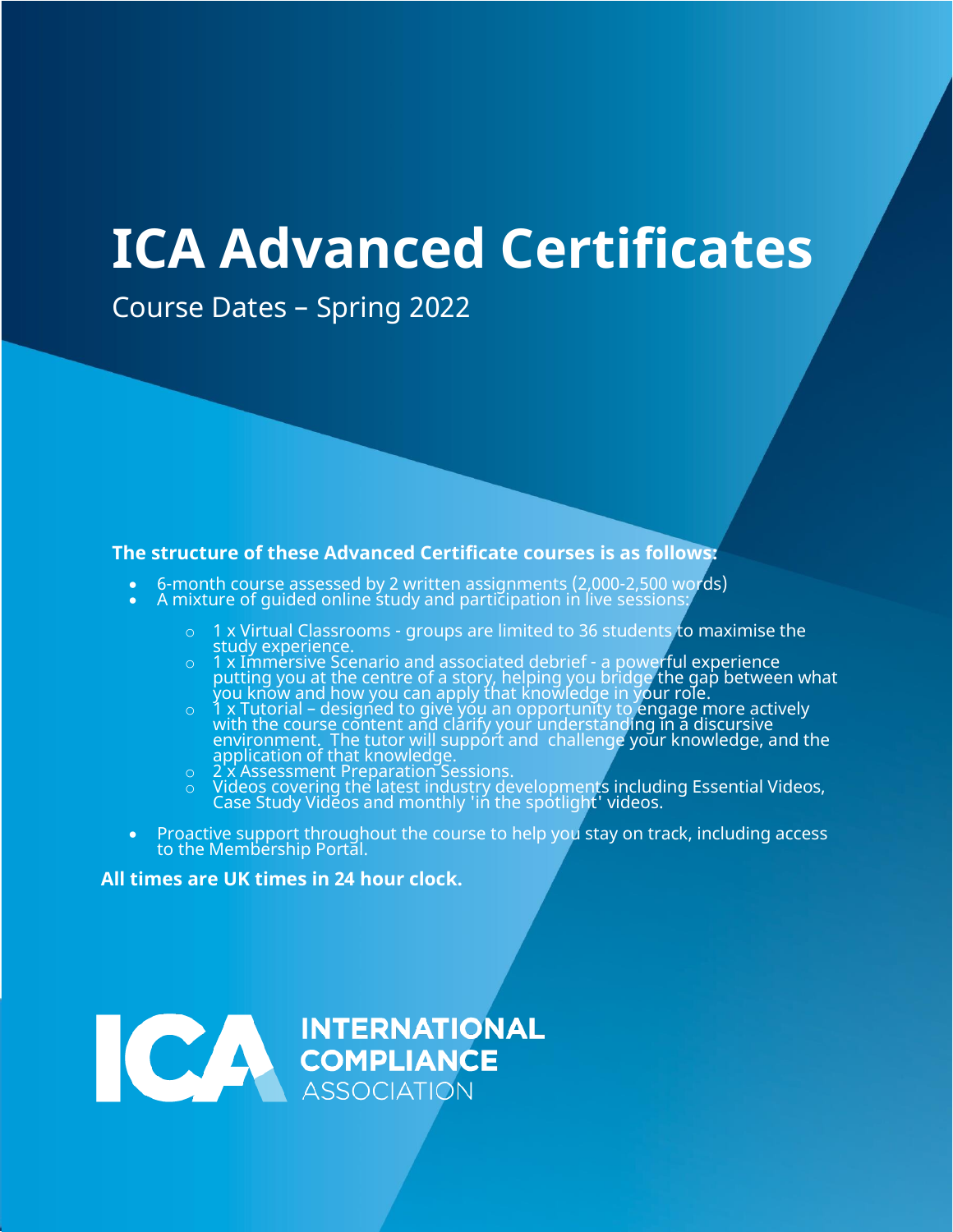



## ICA Advanced Certificate in Anti Money Laundering – Cohort 25

The course content can be accessed from 14 March 2022.

| <b>Module</b> | <b>Event</b>                                                                            | <b>Group 1</b>                                      | <b>Group 2</b>                |
|---------------|-----------------------------------------------------------------------------------------|-----------------------------------------------------|-------------------------------|
|               | <b>Welcome &amp; Getting Started</b><br><b>Virtual Classroom</b><br>$(90 \text{ mins})$ |                                                     | <b>18 March 2022</b><br>12:00 |
| Module 1      | <b>Virtual Classroom 1</b><br>(3 hours)                                                 | 8 April 2022<br>09:30                               | <b>7 April 2022</b><br>14:30  |
|               | <b>Assessment Preparation</b><br><b>Session 1</b><br>(1 hour 30 mins)                   |                                                     | 19 May 2022<br>14:30          |
|               | <b>Assignment 1</b><br>(Results - 12 August 2022)                                       | 20 June 2022                                        |                               |
| Module 2      | <b>Immersive Scenario</b><br>(3 hours)                                                  | 13 July 2022<br>09:30                               | 12 July 2022<br>14:30         |
|               | <b>Group Tutorial</b><br>(1 hour)                                                       | 19 July 2022<br>09:30                               | 19 July 2022<br>14:30         |
|               | <b>Assessment Preparation</b><br><b>Session 2</b><br>(1 hour)                           | <b>18 August 2022</b><br>09:30<br>19 September 2022 |                               |
|               | <b>Assignment 2</b><br>(Results - 2 December 2022)                                      |                                                     |                               |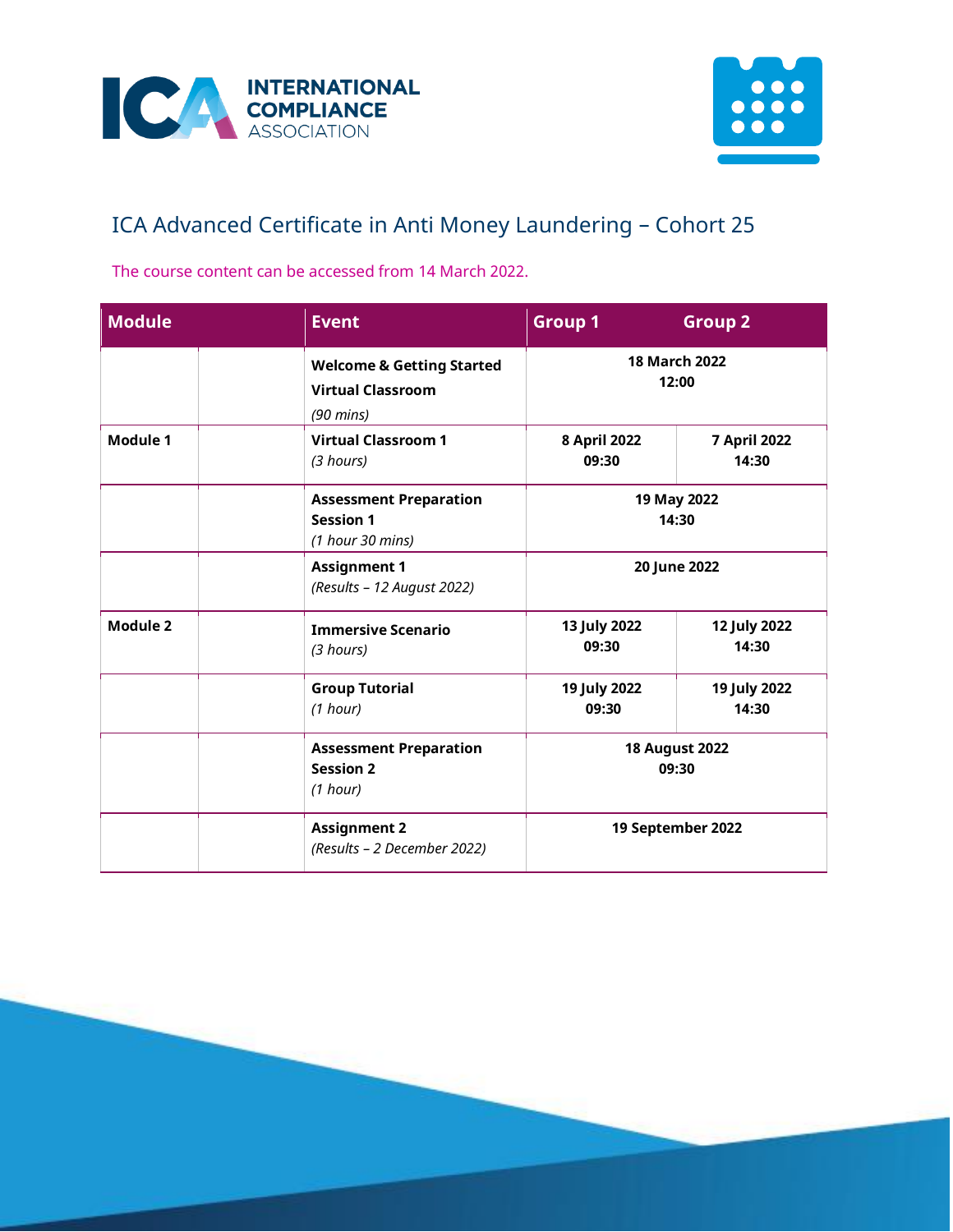



## ICA Advanced Certificate in Regulatory Compliance – Cohort 11

The course content can be accessed from 21 March 2022.

| <b>Module</b> | <b>Event</b>                                                                            | <b>Group 1</b>                 | <b>Group 2</b>         |
|---------------|-----------------------------------------------------------------------------------------|--------------------------------|------------------------|
|               | <b>Welcome &amp; Getting Started</b><br><b>Virtual Classroom</b><br>$(90 \text{ mins})$ |                                | 21 March 2022<br>09:30 |
| Module 1      | <b>Virtual Classroom 1</b><br>(3 hours)                                                 | 13 April 2022<br>09:30         | 19 April 2022<br>14:30 |
|               | <b>Assessment Preparation</b><br><b>Session 1</b><br>(1 hour 30 mins)                   |                                | 11 May 2022<br>14:30   |
|               | <b>Assignment 1</b><br>(Results - 5 August 2022)                                        | 13 June 2022                   |                        |
| Module 2      | <b>Immersive Scenario</b><br>(3 hours)                                                  | 5 July 2022<br>09:30           | 4 July 2022<br>14:30   |
|               | <b>Group Tutorial</b><br>(1 hour)                                                       | 8 July 2022<br>09:30           | 8 July 2022<br>14:30   |
|               | <b>Assessment Preparation</b><br><b>Session 2</b><br>(1 hour)                           | <b>11 August 2022</b><br>09:30 |                        |
|               | <b>Assignment 2</b><br>(Results - 25 November 2022)                                     | 12 September 2022              |                        |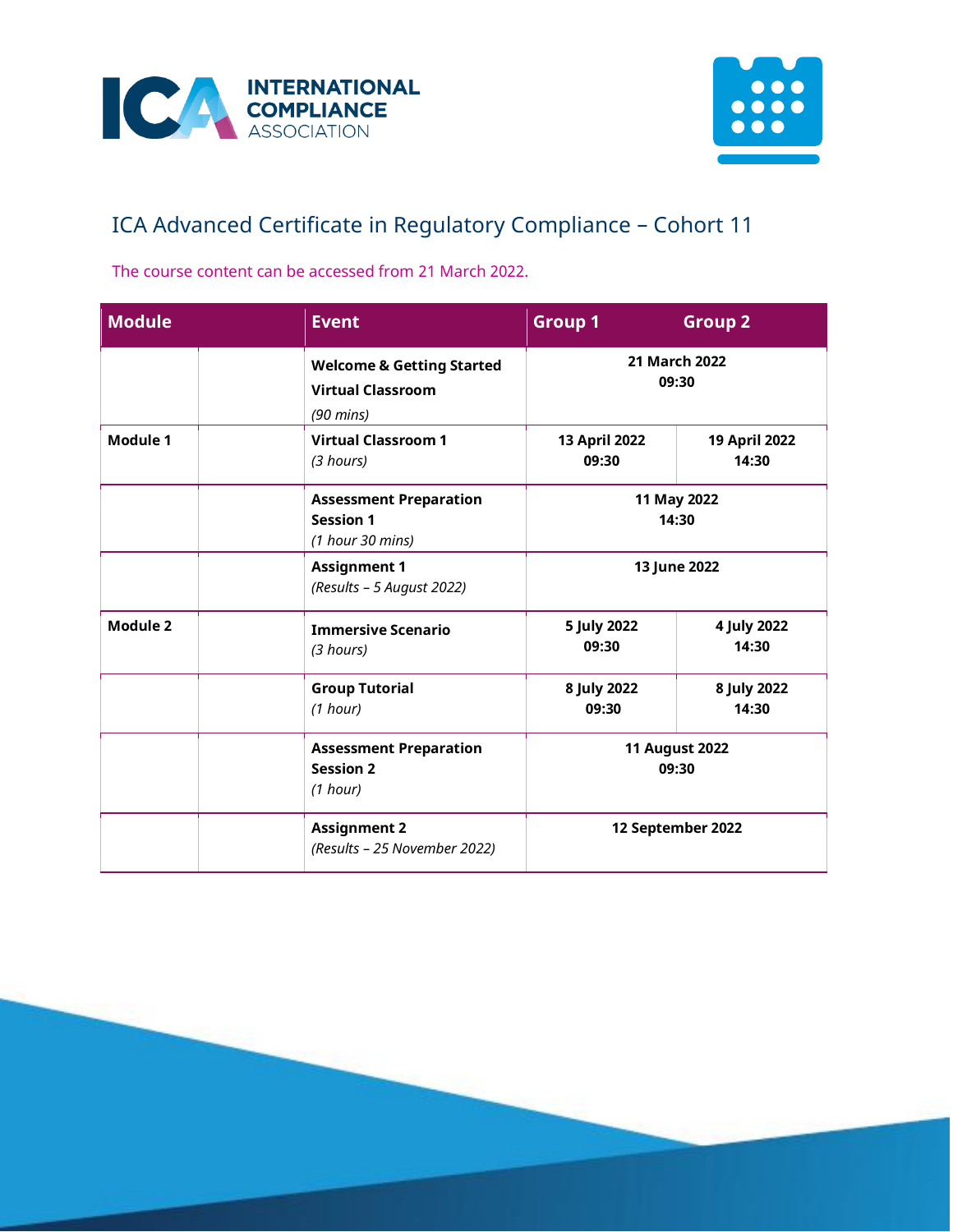



## ICA Advanced Certificate in Managing Sanctions Risk – Cohort 13

The course content can be accessed from 14 March 2022.

| <b>Module</b> | <b>Event</b>                                                                            | <b>Group 1</b>                 |
|---------------|-----------------------------------------------------------------------------------------|--------------------------------|
|               | <b>Welcome &amp; Getting Started</b><br><b>Virtual Classroom</b><br>$(90 \text{ mins})$ | <b>18 March 2022</b><br>12:00  |
| Module 1      | <b>Virtual Classroom 1</b><br>(3 hours)                                                 | 14 April 2022<br>14:30         |
|               | <b>Assessment Preparation</b><br><b>Session 1</b><br>(1 hour 30 mins)                   | 9 May 2022<br>09:30            |
|               | <b>Assignment 1</b><br>(Results - 5 August 2022)                                        | 13 June 2022                   |
| Module 2      | <b>Immersive Scenario</b><br>(3 hours)                                                  | 21 July 2022<br>09:30          |
|               | <b>Group Tutorial</b><br>(1 hour)                                                       | 27 July 2022<br>14:30          |
|               | <b>Assessment Preparation</b><br><b>Session 2</b><br>(1 hour)                           | <b>15 August 2022</b><br>14:30 |
|               | <b>Assignment 2</b><br>(Results - 2 December 2022)                                      | 19 September 2022              |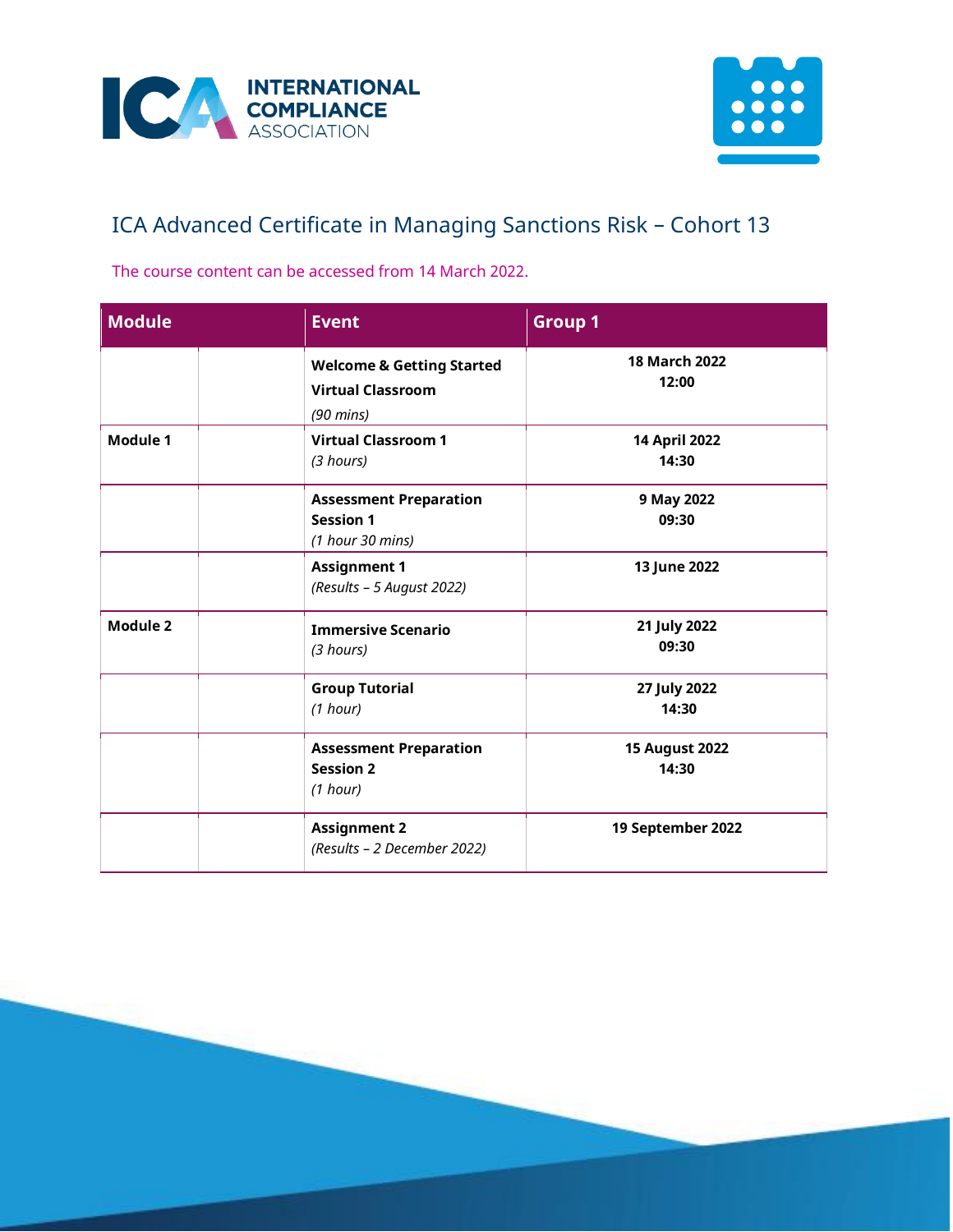



## ICA Advanced Certificate in Business Compliance - Cohort 15

The course content can be accessed from 28 March 2022.

| <b>Module</b>   | <b>Event</b>                                                          | <b>Group 1</b>                 |
|-----------------|-----------------------------------------------------------------------|--------------------------------|
|                 | <b>Welcome &amp; Getting Started</b><br>Virtual Classroom (90 mins)   | 31 March 2022<br>12:00         |
| Module 1        | <b>Virtual Classroom 1</b><br>(3 hours)                               | 3 May 2022<br>14:30            |
|                 | <b>Assessment Preparation</b><br><b>Session 1</b><br>(1 hour 30 mins) | 19 May 2022<br>09:30           |
|                 | <b>Assignment 1</b><br>(Results - 12 August 2022)                     | 20 June 2022                   |
| <b>Module 2</b> | <b>Immersive Scenario</b><br>(3 hours)                                | 6 July 2022<br>09:30           |
|                 | <b>Group Tutorial</b><br>(1 hour)                                     | 12 July 2022<br>09:30          |
|                 | <b>Assessment Preparation</b><br><b>Session 2</b><br>(1 hour)         | <b>15 August 2022</b><br>09:30 |
|                 | <b>Assignment 2</b><br>(Results - 25 November 2022)                   | 12 September 2022              |